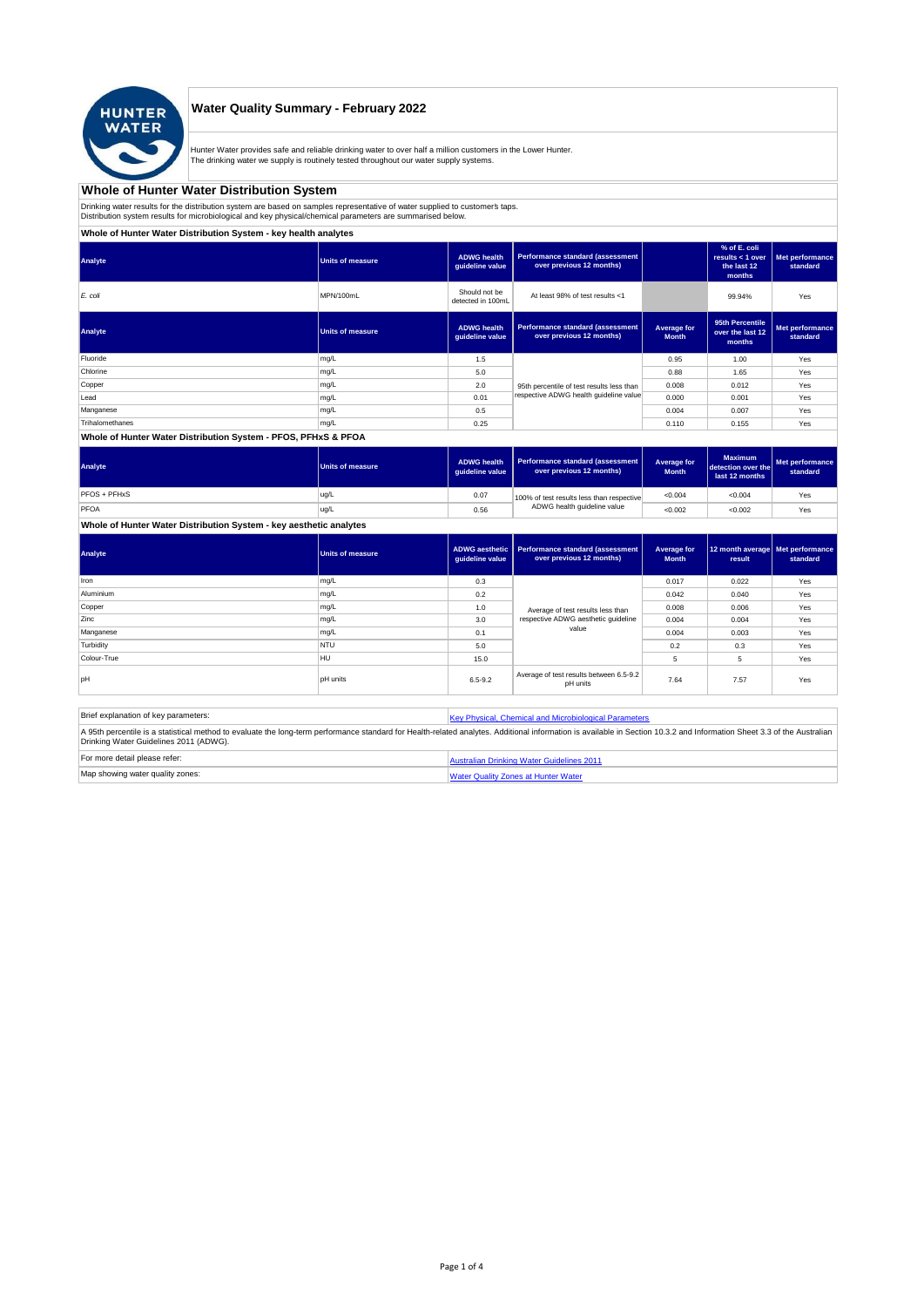# **Water Quality Zones**

| Anna Bay and Nelson Bay Zone - key health analytes |                  |                                       |                                                                     |                             |                                                           |                             |
|----------------------------------------------------|------------------|---------------------------------------|---------------------------------------------------------------------|-----------------------------|-----------------------------------------------------------|-----------------------------|
| Analyte                                            | Units of measure | <b>ADWG health</b><br>guideline value | <b>Performance standard (assessment</b><br>over previous 12 months) |                             | % of E. coli<br>results < 1 over<br>the last 12<br>months | Met performance<br>standard |
| E. coli                                            | MPN/100mL        | Should not be<br>detected in 100mL    | At least 98% of test results <1                                     |                             | 100.00%                                                   | Yes                         |
| Analyte                                            | Units of measure | <b>ADWG health</b><br>guideline value | Performance standard (assessment<br>over previous 12 months)        | Average for<br><b>Month</b> | 95th Percentile<br>over the last 12<br>months             | Met performance<br>standard |
| Fluoride                                           | mg/L             | 1.5                                   |                                                                     | 0.99                        | 1.00                                                      | Yes                         |
| Chlorine                                           | mg/L             | 5.0                                   |                                                                     | 0.95                        | 2.13                                                      | Yes                         |
| Copper                                             | mg/L             | 2.0                                   | 95th percentile of test results less than                           | 0.009                       | 0.012                                                     | Yes                         |
| Lead                                               | mg/L             | 0.01                                  | respective ADWG health quideline value                              | 0.000                       | 0.000                                                     | Yes                         |
| Manganese                                          | mg/L             | 0.5                                   |                                                                     | 0.003                       | 0.005                                                     | Yes                         |
| Trihalomethanes                                    | mg/L             | 0.25                                  |                                                                     | 0.104                       | 0.108                                                     | Yes                         |

**Anna Bay and Nelson Bay Zone - PFOS, PFHxS & PFOA**

| Analyte      | <b>Units of measure</b> | <b>ADWG health</b><br>quideline value | Performance standard (assessment<br>over previous 12 months) | Average for<br><b>Month</b> | <b>Maximum</b><br>detection over the<br>last 12 months | Met performance<br>standard |
|--------------|-------------------------|---------------------------------------|--------------------------------------------------------------|-----------------------------|--------------------------------------------------------|-----------------------------|
| PFOS + PFHxS | ug/L                    | 0.07                                  | 100% of test results less than respective                    | < 0.004                     | < 0.004                                                | Yes                         |
| PFOA         | ug/L                    | 0.56                                  | ADWG health guideline value                                  | < 0.002                     | < 0.002                                                | Yes                         |

**Anna Bay and Nelson Bay Zone - key aesthetic analytes**

| Analyte     | Units of measure | ADWG aesthetic  <br>guideline value | Performance standard (assessment<br>over previous 12 months) | Average for<br><b>Month</b> | 12 month average   Met performance<br>result | standard |
|-------------|------------------|-------------------------------------|--------------------------------------------------------------|-----------------------------|----------------------------------------------|----------|
| Iron        | mg/L             | 0.3                                 |                                                              | 0.023                       | 0.022                                        | Yes      |
| Aluminium   | mg/L             | 0.2                                 |                                                              | 0.047                       | 0.038                                        | Yes      |
| Copper      | mg/L             | 1.0                                 | Average of test results less than                            | 0.009                       | 0.007                                        | Yes      |
| Zinc        | mg/L             | 3.0                                 | respective ADWG aesthetic quideline                          | 0.005                       | 0.004                                        | Yes      |
| Manganese   | mg/L             | 0.1                                 | value                                                        | 0.003                       | 0.003                                        | Yes      |
| Turbidity   | <b>NTU</b>       | 5.0                                 |                                                              | 0.3                         | 0.2                                          | Yes      |
| Colour-True | HU               | 15.0                                |                                                              |                             | 5                                            | Yes      |
| pH          | <b>pH</b> units  | $6.5 - 9.2$                         | Average of test results between 6.5-9.2<br>pH units          | 7.53                        | 7.47                                         | Yes      |

**Chichester Zone - key health analytes**

| Analyte         | <b>Units of measure</b> | <b>ADWG health</b><br>guideline value | Performance standard (assessment<br>over previous 12 months) |                             | % of E. coli<br>results $<$ 1 over<br>the last 12<br>months | Met performance<br>standard |
|-----------------|-------------------------|---------------------------------------|--------------------------------------------------------------|-----------------------------|-------------------------------------------------------------|-----------------------------|
| E. coli         | MPN/100mL               | Should not be<br>detected in 100mL    | At least 98% of test results <1                              |                             | 100.00%                                                     | Yes                         |
| Analyte         | <b>Units of measure</b> | <b>ADWG health</b><br>guideline value | Performance standard (assessment<br>over previous 12 months) | Average for<br><b>Month</b> | 95th Percentile<br>over the last 12<br>months               | Met performance<br>standard |
| Fluoride        | mg/L                    | 1.5                                   |                                                              | 1.00                        | 1.00                                                        | Yes                         |
| Chlorine        | mg/L                    | 5.0                                   |                                                              | 1.02                        | 1.50                                                        | Yes                         |
| Copper          | mg/L                    | 2.0                                   | 95th percentile of test results less than                    | 0.004                       | 0.010                                                       | Yes                         |
| Lead            | mg/L                    | 0.01                                  | respective ADWG health quideline value                       | 0.000                       | 0.001                                                       | Yes                         |
| Manganese       | mg/L                    | 0.5                                   |                                                              | 0.004                       | 0.006                                                       | Yes                         |
| Trihalomethanes | mg/L                    | 0.25                                  |                                                              | 0.075                       | 0.094                                                       | Yes                         |

**Chichester Zone - PFOS, PFHxS & PFOA**

| Analyte                                  | Units of measure | <b>ADWG health</b><br>auideline value | Performance standard (assessment<br>over previous 12 months) | Average for<br><b>Month</b> | <b>Maximum</b><br>detection over the<br>last 12 months | Met performance<br>standard |
|------------------------------------------|------------------|---------------------------------------|--------------------------------------------------------------|-----------------------------|--------------------------------------------------------|-----------------------------|
| <b>PFOS + PFHxS</b>                      | ug/L             | 0.07                                  | 100% of test results less than respective                    | < 0.004                     | < 0.004                                                | Yes                         |
| PFOA                                     | ug/L             | 0.56                                  | ADWG health guideline value                                  | < 0.002                     | < 0.002                                                | Yes                         |
| Chichester Zone - key aesthetic analytes |                  |                                       |                                                              |                             |                                                        |                             |

| Analyte     | <b>Units of measure</b> | ADWG aesthetic<br>guideline value | Performance standard (assessment<br>over previous 12 months) | Average for<br><b>Month</b> | 12 month average Met performance<br>result | standard |
|-------------|-------------------------|-----------------------------------|--------------------------------------------------------------|-----------------------------|--------------------------------------------|----------|
| Iron        | mg/L                    | 0.3                               |                                                              | 0.015                       | 0.019                                      | Yes      |
| Aluminium   | mg/L                    | 0.2                               |                                                              | 0.040                       | 0.039                                      | Yes      |
| Copper      | mg/L                    | 1.0                               | Average of test results less than                            | 0.004                       | 0.006                                      | Yes      |
| Zinc        | mg/L                    | 3.0                               | respective ADWG aesthetic quideline                          | 0.001                       | 0.002                                      | Yes      |
| Manganese   | mg/L                    | 0.1                               | value                                                        | 0.004                       | 0.003                                      | Yes      |
| Turbidity   | <b>NTU</b>              | 5.0                               |                                                              | 0.2                         | 0.3                                        | Yes      |
| Colour-True | <b>HU</b>               | 15.0                              |                                                              | 5                           | 5                                          | Yes      |
| pH          | <b>pH</b> units         | $6.5 - 9.2$                       | Average of test results between 6.5-9.2<br>pH units          | 7.68                        | 7.67                                       | Yes      |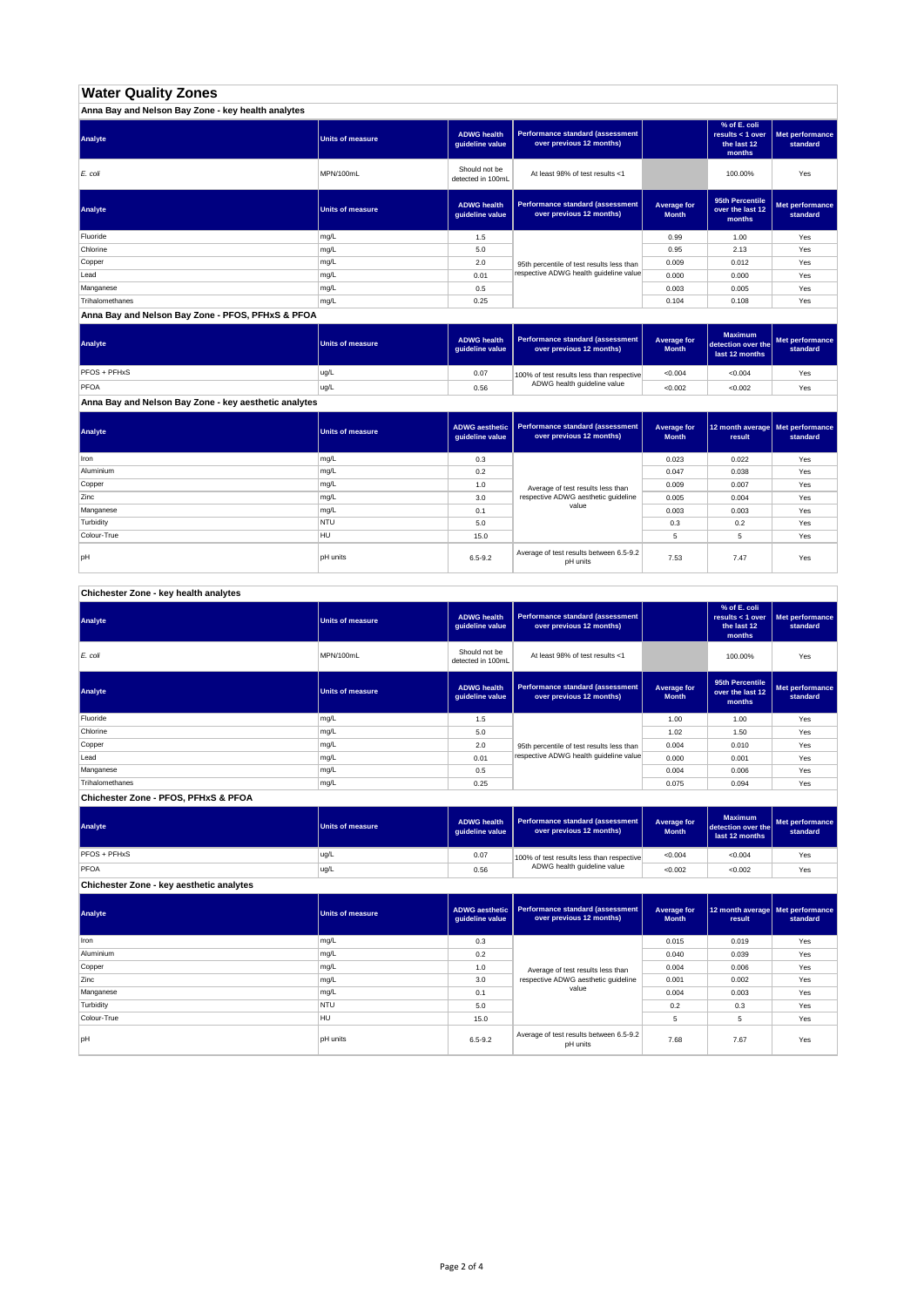| Grahamstown Zone - key health analytes |                         |                                       |                                                              |                             |                                                             |                             |
|----------------------------------------|-------------------------|---------------------------------------|--------------------------------------------------------------|-----------------------------|-------------------------------------------------------------|-----------------------------|
| Analyte                                | <b>Units of measure</b> | <b>ADWG health</b><br>guideline value | Performance standard (assessment<br>over previous 12 months) |                             | % of E. coli<br>results $<$ 1 over<br>the last 12<br>months | Met performance<br>standard |
| E. coli                                | MPN/100mL               | Should not be<br>detected in 100mL    | At least 98% of test results <1                              |                             | 99.90%                                                      | Yes                         |
| Analyte                                | <b>Units of measure</b> | <b>ADWG health</b><br>quideline value | Performance standard (assessment<br>over previous 12 months) | Average for<br><b>Month</b> | 95th Percentile<br>over the last 12<br>months               | Met performance<br>standard |
| Fluoride                               | mg/L                    | 1.5                                   |                                                              | 1.00                        | 1.00                                                        | Yes                         |
| Chlorine                               | mg/L                    | 5.0                                   |                                                              | 0.80                        | 1.38                                                        | Yes                         |
| Copper                                 | mg/L                    | 2.0                                   | 95th percentile of test results less than                    | 0.006                       | 0.012                                                       | Yes                         |
| Lead                                   | mg/L                    | 0.01                                  | respective ADWG health guideline value                       | 0.001                       | 0.001                                                       | Yes                         |
| Manganese                              | mg/L                    | 0.5                                   |                                                              | 0.004                       | 0.006                                                       | Yes                         |
| Trihalomethanes                        | mg/L                    | 0.25                                  |                                                              | 0.114                       | 0.177                                                       | Yes                         |
| Grahamstown Zone - PFOS, PFHxS & PFOA  |                         |                                       |                                                              |                             |                                                             |                             |

**ADWG health guideline value Average for Month Maximum detection over the last 12 months Met performance standard** 0.07 100% of test results less than respective  $\sim 0.004$   $\sim 0.004$  Yes 0.56 <0.002 <0.002 Yes PFOS + PFHxS ug/L<br>PFOA ug/L<br>PFOA ug/L PFOA ug/L 100% of test results less than respective ADWG health guideline value **Analyte Performance standard (assessment <b>Performance standard (assessment Performance standard (assessment <b>Performance standard (assessment Performance standard (assessment** 

**Grahamstown Zone - key aesthetic analytes**

| Analyte     | <b>Units of measure</b> | quideline value | ADWG aesthetic   Performance standard (assessment<br>over previous 12 months) | Average for<br><b>Month</b> | 12 month average   Met performance<br>result | standard |
|-------------|-------------------------|-----------------|-------------------------------------------------------------------------------|-----------------------------|----------------------------------------------|----------|
| Iron        | mg/L                    | 0.3             |                                                                               | 0.016                       | 0.021                                        | Yes      |
| Aluminium   | mg/L                    | 0.2             |                                                                               | 0.052                       | 0.051                                        | Yes      |
| Copper      | mg/L                    | 1.0             | Average of test results less than                                             | 0.006                       | 0.005                                        | Yes      |
| Zinc        | mg/L                    | 3.0             | respective ADWG aesthetic quideline                                           | 0.004                       | 0.004                                        | Yes      |
| Manganese   | mg/L                    | 0.1             | value                                                                         | 0.004                       | 0.003                                        | Yes      |
| Turbidity   | <b>NTU</b>              | 5.0             |                                                                               | 0.2                         | 0.3                                          | Yes      |
| Colour-True | <b>HU</b>               | 15.0            |                                                                               | 5                           | 5                                            | Yes      |
| lpH         | <b>DH</b> units         | $6.5 - 9.2$     | Average of test results between 6.5-9.2<br>pH units                           | 7.63                        | 7.52                                         | Yes      |

| Gresford Zone - key health analytes |  |
|-------------------------------------|--|
|-------------------------------------|--|

| Analyte                                | <b>Units of measure</b> | <b>ADWG</b> health<br>quideline value    | Performance standard (assessment<br>over previous 12 months)                                       |                                    | % of E. coli<br>results < $1$ over<br>the last 12<br>months | Met performance<br>standard |
|----------------------------------------|-------------------------|------------------------------------------|----------------------------------------------------------------------------------------------------|------------------------------------|-------------------------------------------------------------|-----------------------------|
| E. coli                                | MPN/100mL               | Should not be<br>detected in 100mL       | At least 98% of test results <1                                                                    |                                    |                                                             | Yes                         |
| Analyte                                | <b>Units of measure</b> | <b>ADWG</b> health<br>guideline value    | Performance standard (assessment<br><b>Average for</b><br>over previous 12 months)<br><b>Month</b> |                                    | 95th Percentile<br>over the last 12<br>months               | Met performance<br>standard |
| Chlorine                               | mg/L                    | 5.0                                      | 95th percentile of test results less than<br>respective ADWG health guideline value                |                                    | 1.40                                                        | Yes                         |
| Gresford Zone - PFOS, PFHxS & PFOA     |                         |                                          |                                                                                                    |                                    |                                                             |                             |
| Analyte                                | <b>Units of measure</b> | <b>ADWG</b> health<br>guideline value    | Performance standard (assessment<br>over previous 12 months)                                       | <b>Average for</b><br>Month #      | <b>Maximum</b><br>detection over the<br>last 12 months      | Met performance<br>standard |
| PFOS + PFHxS                           | ug/L                    | 0.07                                     | 100% of test results less than respective                                                          | < 0.004                            | < 0.004                                                     | Yes                         |
| PFOA                                   | ug/L                    | 0.56                                     | ADWG health guideline value                                                                        | < 0.002                            | < 0.002                                                     | Yes                         |
| Gresford Zone - key aesthetic analytes |                         |                                          |                                                                                                    |                                    |                                                             |                             |
| Analyte                                | <b>Units of measure</b> | <b>ADWG</b> aesthetic<br>guideline value | <b>Performance standard (assessment</b><br>over previous 12 months)                                | <b>Average for</b><br><b>Month</b> | 12 month average<br>result                                  | Met performance<br>standard |
| Turbidity                              | <b>NTU</b>              | 5.0                                      | Average of test results less than<br>respective ADWG aesthetic quideline<br>value                  | 0.2                                | 0.2                                                         | Yes                         |
| pH                                     | <b>pH</b> units         | $6.5 - 9.2$                              | Average of test results between 6.5-9.2<br>pH units                                                |                                    | 8.01                                                        | Yes                         |